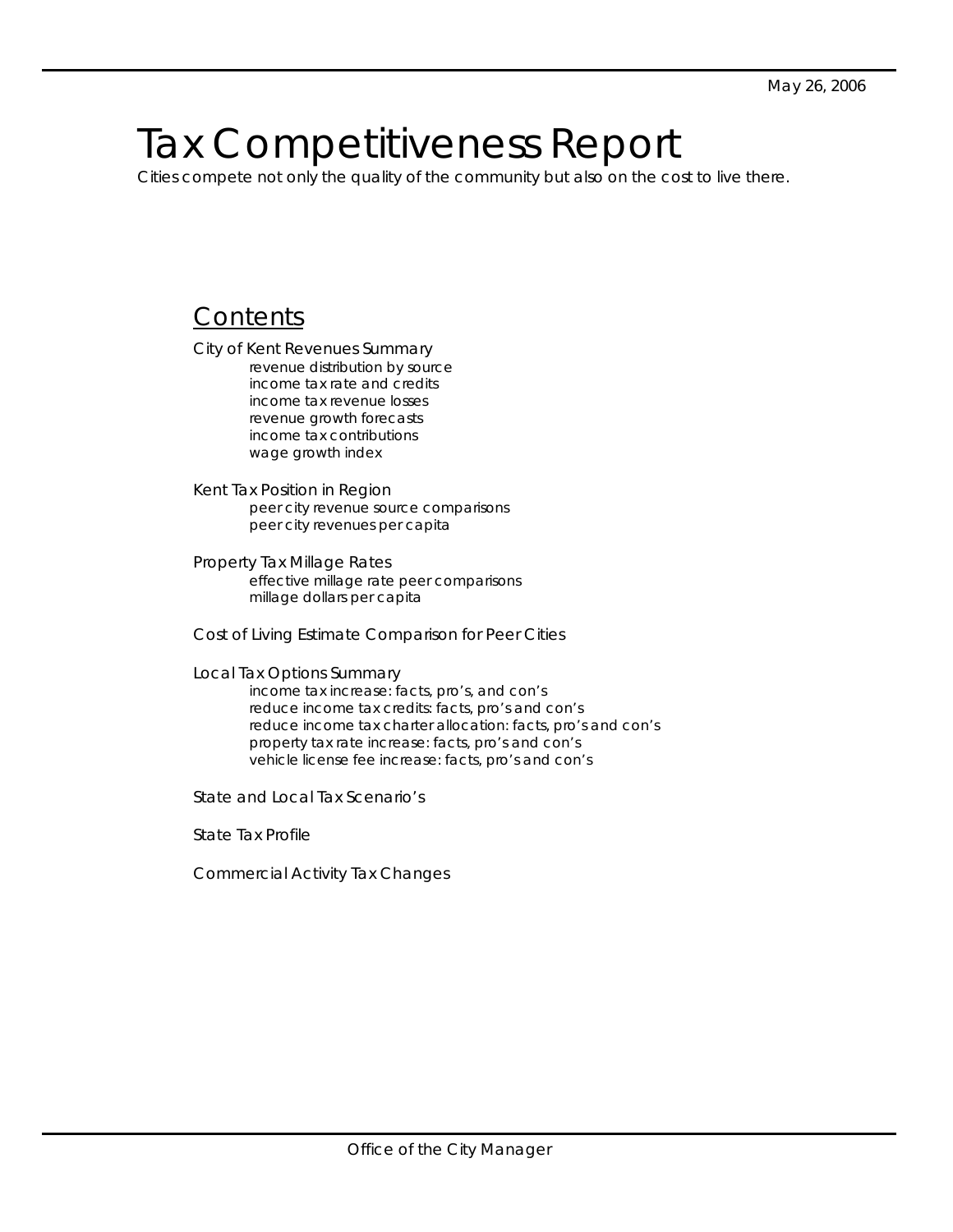# City of Kent Tax Revenues

The city has a number of revenue categories but in reality income taxes are the best indicator of the city's financial health as they contribute 4 times more



#### OHIO INCOME TAX RATES AND CREDITS

Kent adopted a 2% income tax rate in 1984 and it has not changed in the last 22 years. A survey of 600 cities in Ohio reveals that 21% of the cities have an income tax rate between 2 and 3%, 74% have a rate between 1 and 2%, and 5% are under 1%. (see blue bars in chart below). Those cities with high income tax also have the highest credit rates. For example the cities with income tax rates between 2 and 3% give an average credit of 94%; cities between 1 and 2% give an average credit of 84%; and cities less than 1% credit an average of 42% (see green bars below).



### **Ohio Cities Income Tax Rate and Income Tax Credit Distribution**

#### KENT INCOME TAX CREDIT REVENUE LOSSES

Kent has a 100% income tax credit which means anyone that lives in Kent but works in a neighboring city is

given 100% credit for any income taxes that they pay in the city where they are employed. Kent residents only have to pay Kent the difference between what they pay in their city of employment and their Kent income tax. Over time the gap between what other cities charge and Kent charges has significantly narrowed as the other cities have raised their rates costing Kent \$250,000 a year in credited income tax revenues.

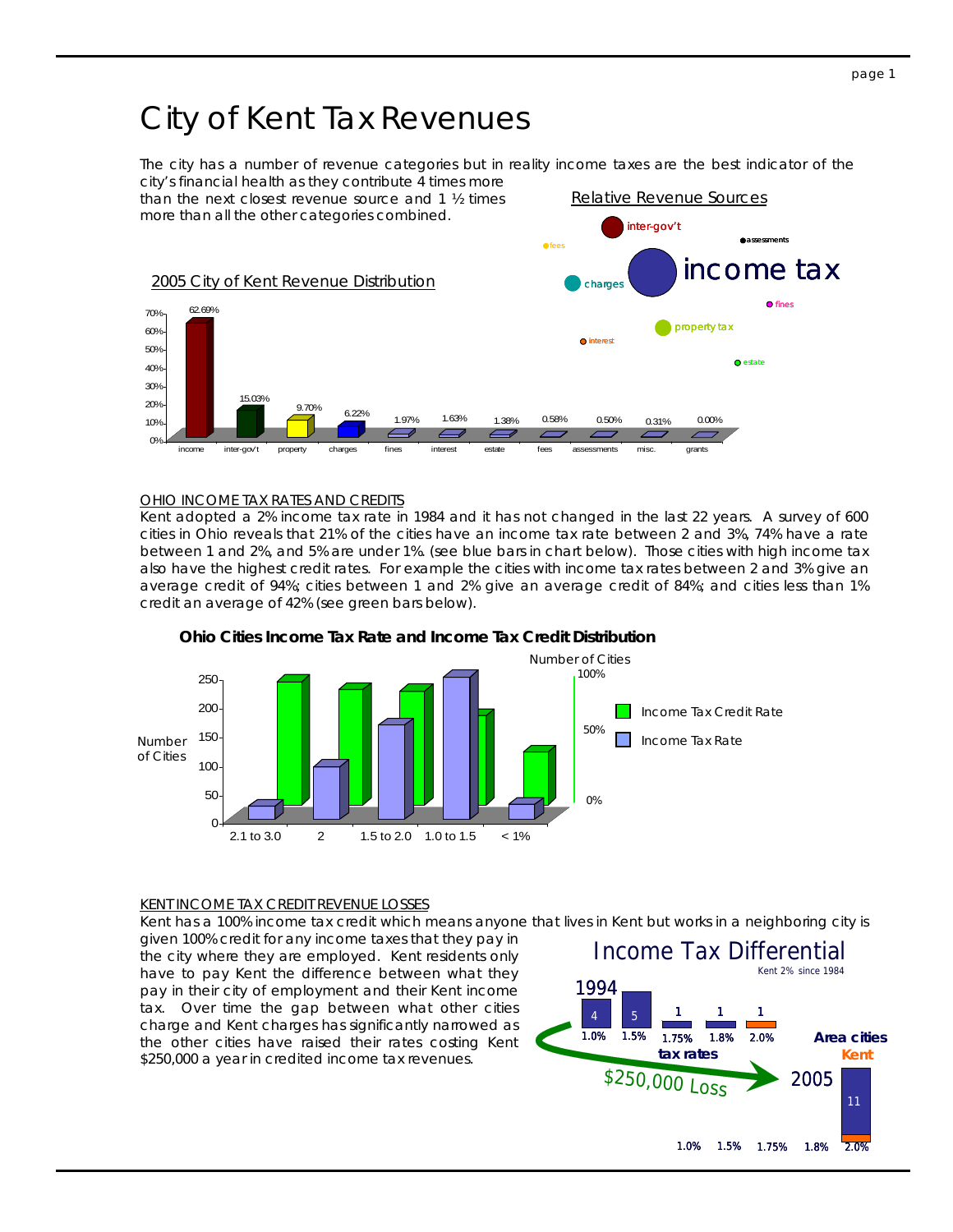#### REVENUE GROWTH FORECAST

A review of the city's principle revenue sources indicates no-effective-net growth in any of the revenue categories (see chart below) from 2000 to 2005. In every category, revenue growth has failed to keep pace with inflation growth, resulting in a net loss of purchasing power.

For projection purposes, current declining and flat line trends are extended out thru 2010 since there is nothing to indicate an imminent change in the performance of any of these categories.



Another trend noted in the economic data observed from 1989 to 2005 is the further concentration of income tax receipts on employment at Kent State University. The narrowing distribution of income tax

sources reflects the replacement of lost high paying manufacturing jobs in Kent with lower paying service jobs. As a result, private sector income tax contributions have continued to shrink and the public sector share of the base (including KSU) increased in proportional share from 37% to 42%.

In what has been coined the "jobless economic recovery" new jobs have not kept pace with the amount of lost jobs and although productivity reached all-time highs, wage and salary growth have actually declined by 40% in the last 4 years. For the first time inflation growth (pink line below) surpassed wage growth (blue line) in 2004.

Figure 2: Nominal wage growth compared to inflation, 2000-2004



51% of Total "Top Ten" 1989 31% City & Schools KSU 6% Manufacturing 10% Service **Auto** 50% of Total "Top Ten" 2005 35% Manufacturing KSU 5% City & Schools 7% Service **Auto** Income Tax Contributions

> The declining trend in wage growth constrains the ability of income tax revenues to hold their ground against increasing rates of inflation, further contributing to the overall erosion of the city's revenue base.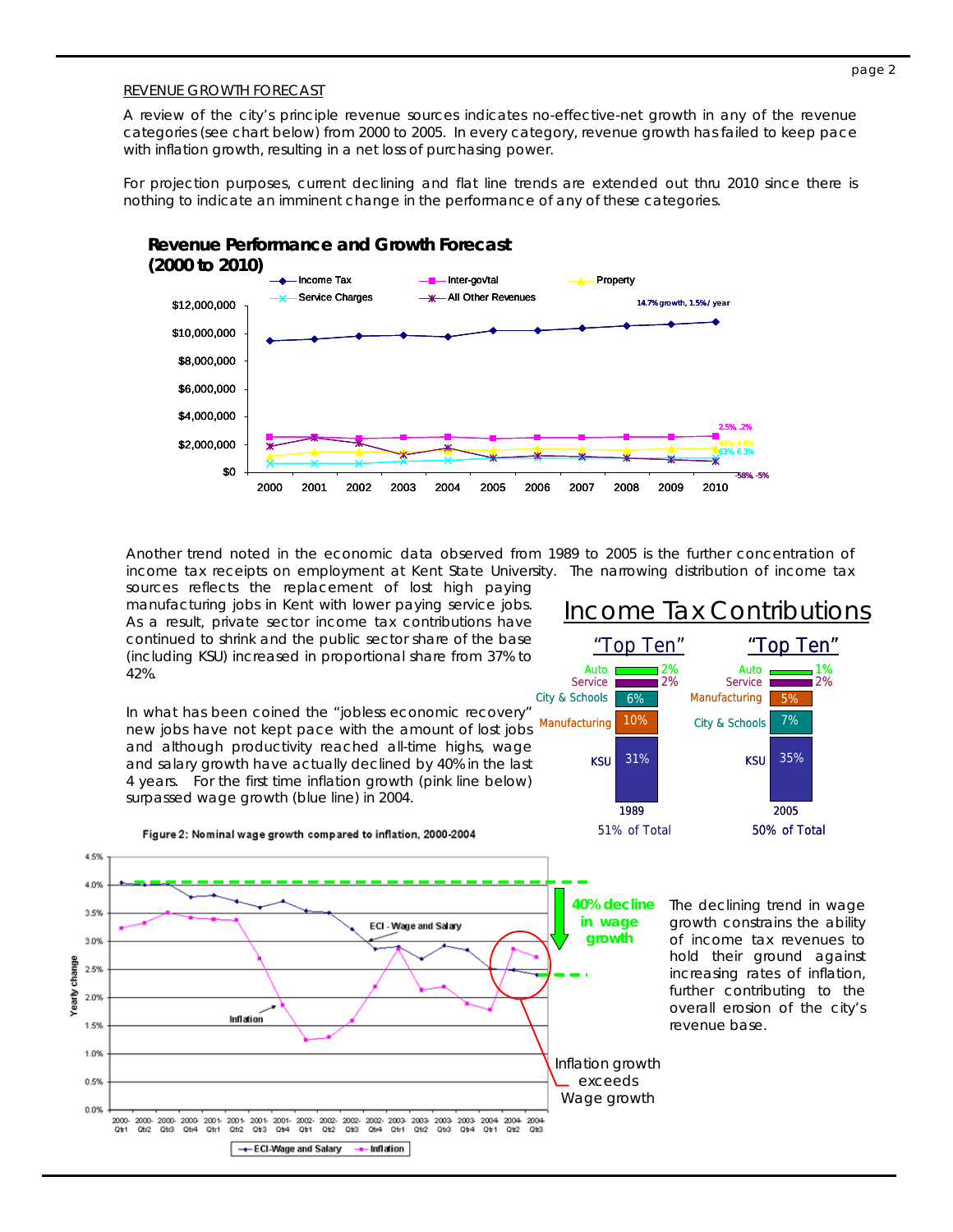#### page 3

# Kent Tax Position in Region

Using Annual Financial reports prepared by each city in the region, comparisons were able to made for revenues that are received in each city.

Of the regional peer cities, Cuyahoga Falls has the greatest annual revenues at nearly \$50 million a year. Kent has the fourth largest total revenues at \$20 million.



Taking those same revenues and reviewing the differences across the revenue sources on a percentage basis, it is possible to see where Kent lags or leads the regional averages. It is important to note that Kent property taxes lag despite the fact that Kent property tax millage rates are high due to the lower property valuations in Kent as compared to some of the peer cities.



#### **Kent Revenue Distribution by Source, Over/Under Regional Average**

**Peer City Revenues Received Per Capita by Source Type** 

On a per capita basis, Kent is one of the lowest cost cities in the region. With a regional average of \$865 in revenues received per capita, meaning Kent residents contribute \$133 less per year than the average in total.

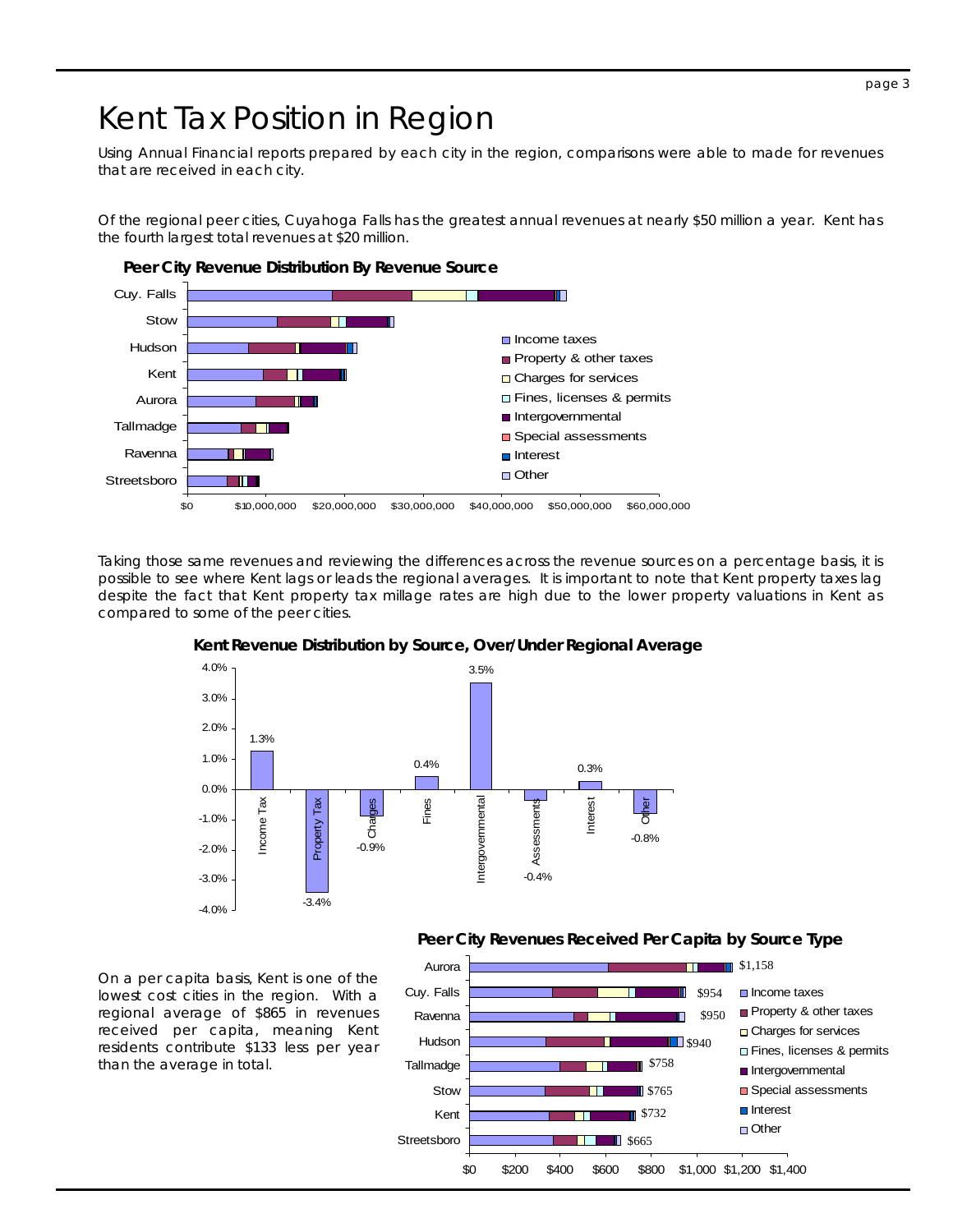# Kent Property Tax Millage Rate

Property tax is generated by applying the established millage rate to the assessed value of property. Kent's effective millage rate is the highest in the region (even before the new 6 mils school levy). The chart below compares the total millage burden and illustrated where the property tax revenues get allocated.



**Peer City Effective Property Millage Comparison** 

A large portion of Kent's property tax is allocated to city schools. Only the City of Hudson has a higher school allocation than Kent in the region and Kent exceeds the regional school average by 12%.

The city's share of the Kent property tax amounts to approximately \$200 for general government support and \$92 for Kent parks and recreation.

#### **Property Tax Millage Per Capita: Kent vs. Regional Average**



# Cost of Living Estimation

By adding the per capita costs for income tax, charges, fees, property tax, utilities and vehicle plate fees for "average" families, it is possible to derive a comparative cost of living estimate for Kent.

Using this comparison methodology Kent is right at the average cost burden for all the regional cities at \$3,221 per capita per year.

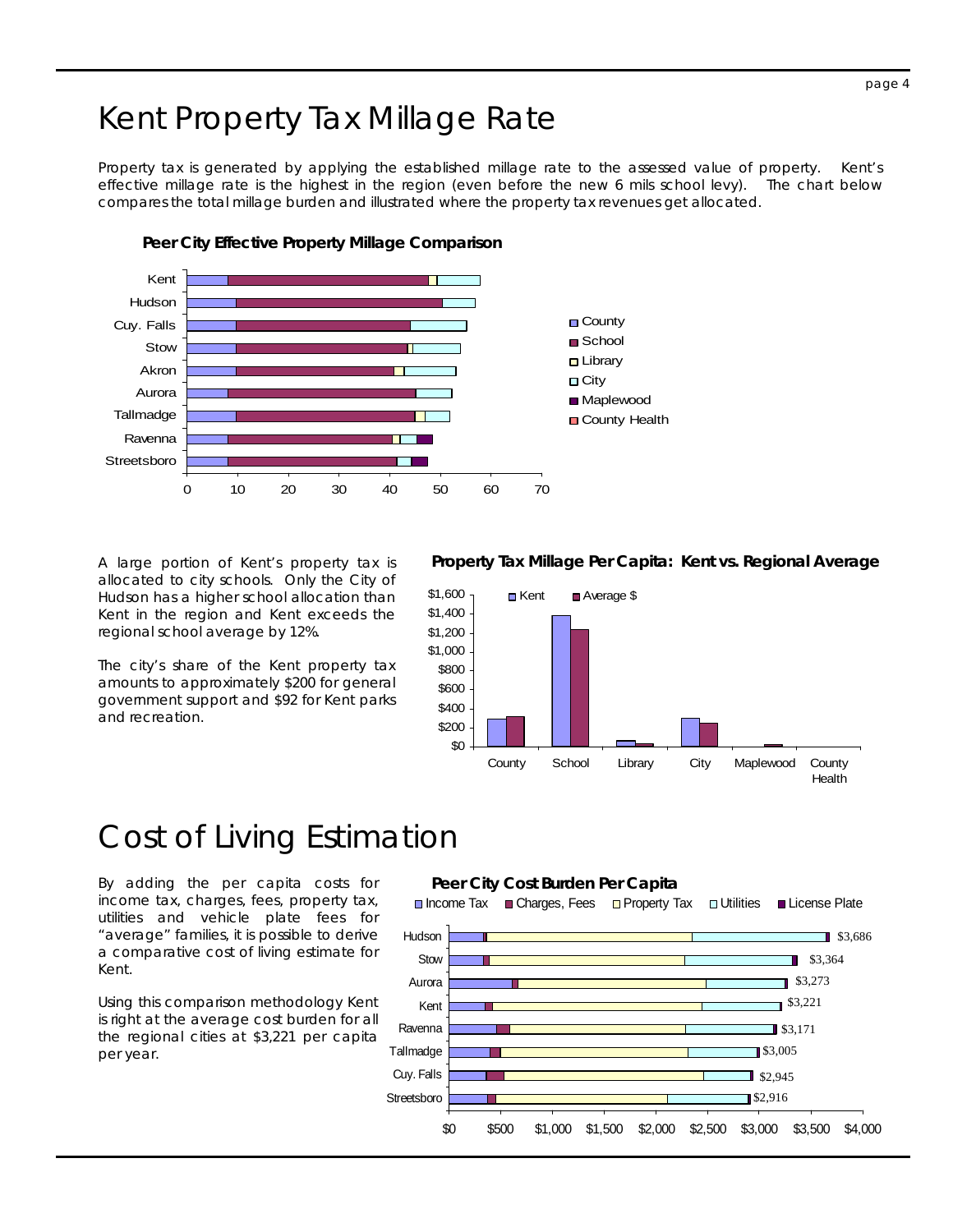# Local Tax Options Summary

### **1. Income Tax Increase**

#### Facts

Kent income tax rate at 2% Last increase 22 years ago in 1984 Largest single source of revenue in City - approx 62% of governmental revenues, \$10.3 million/year KSU = 35% of Total Very slight growth year over year - less than 2% Lost \$250,000 from tax credits to surrounding communities that raised their rates to 2% Annual income tax on \$50,000 salary = \$1,000 A .25% increase in income tax raises \$1.7 million in new revenues On average, 1,250 jobs (@\$40,000 salary) generate \$1,000,000 in taxes at 2% tax rate

#### Pro's

Only existing revenue source that correlates to impact of KSU on City services Good timing – correlate to reduction in state income taxes – for no net impact on homeowner Raise the greatest amount of new revenues No impact on Senior Citizens Taxes on income have built in inflationary or COLA factor, relatively stable

 Con's Requires voter approval

### **2. Reduce Income Tax Credit**

#### **Facts**

Income Tax Credit applies to people that live in Kent but work elsewhere, approximately 6,000 people Current Income Tax Credit at 100%

Reducing Tax Credit to 50% generates \$2.1 million in annual revenues

A 1% reduction produces \$42,000 in new revenues

#### Pros

Does not require voter approval, Council authorization only

#### Cons

Only impacts Kent City residents, not employees from other cities that work in Kent Generates less income than rate increase since 86.1% of taxes come from employee withholding Requires additional capital to meet Charter Allocation requirements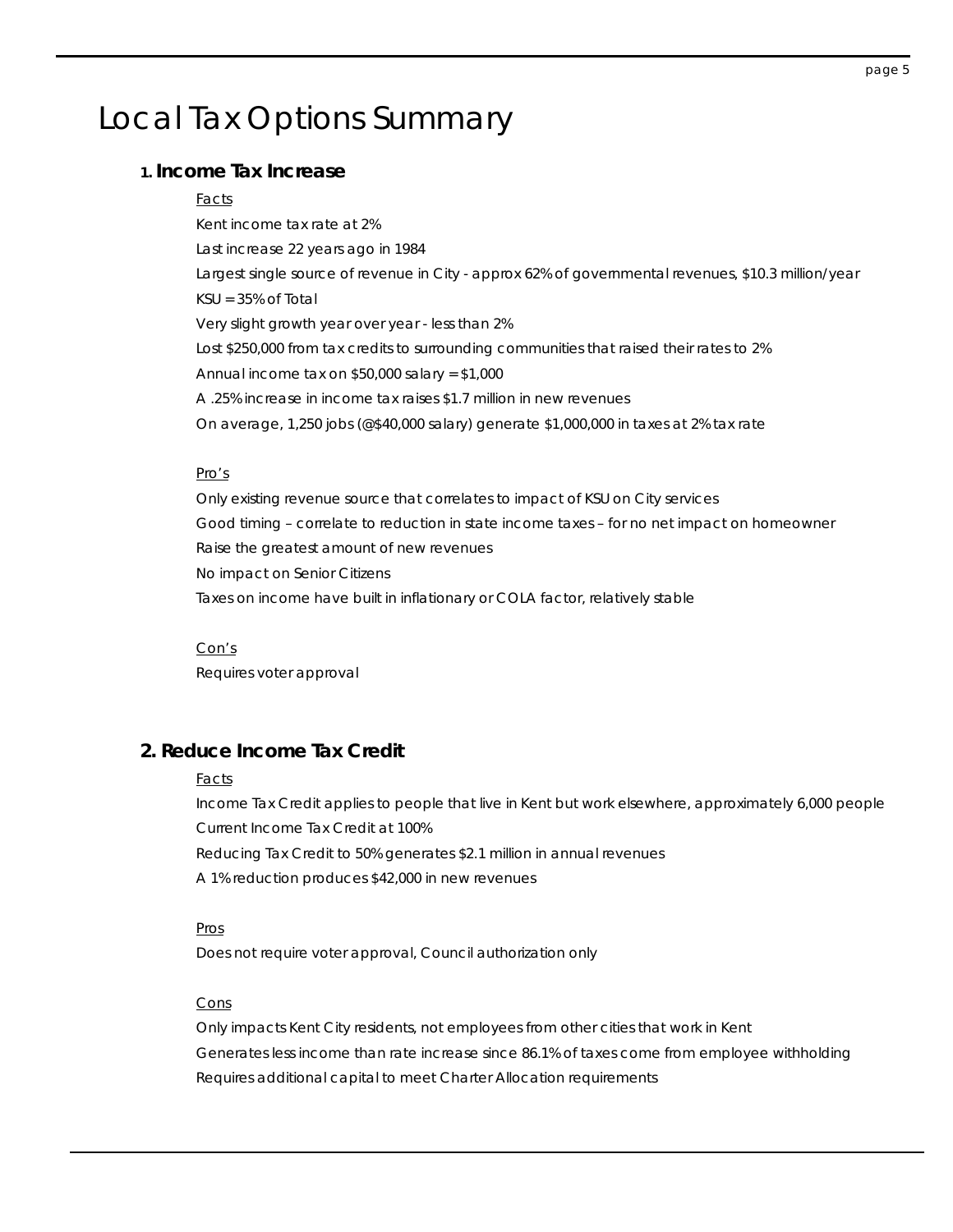### **3. Reduce Income Tax Charter Allocation to Capital**

### **Facts**

Current City Charter requires 25% of Income tax revenues (\$2.4 million) be used for capital needs Every 1% reduction makes \$100,000 of capital cash available for operating needs

 Pros Frees-up capital cash for operating deficit

**Cons** Kent has significant infrastructure capital needs Requires voter approval

### **4. Property Tax Increase**

#### **Facts**

1 mil increase generates \$320,000 or \$31.50 per \$100,000 assessed value of property 68% of property tax goes to schools, 14% to County, 10% to City, 5% to Parks, 3% Library Kent residence assessed at \$100,000 pays \$2,000 in property tax

#### Pros

High correlation of taxpayer to service

#### Cons

 Requires voter approval to levy Unless periodically replaced, this is a "flat" or "static" revenue source that doesn't grow Compete with school and other entities on ballot Subject to change by the state legislature Impacts fixed income property owners Kent State University is not subject to property tax

### **5. License Tax Increase**

#### Facts

Current license tax set at \$20 per vehicle Average of 2 vehicles per home Raising license fee to \$25 produces \$125,000 in new revenues

#### Pros

High correlation between user and tax - i.e., car owners to street maintenance Ease of collection - collected by BMV, sent monthly to City Does not require voter approval

#### **Cons**

Relatively small amount - approximately \$125,000 annually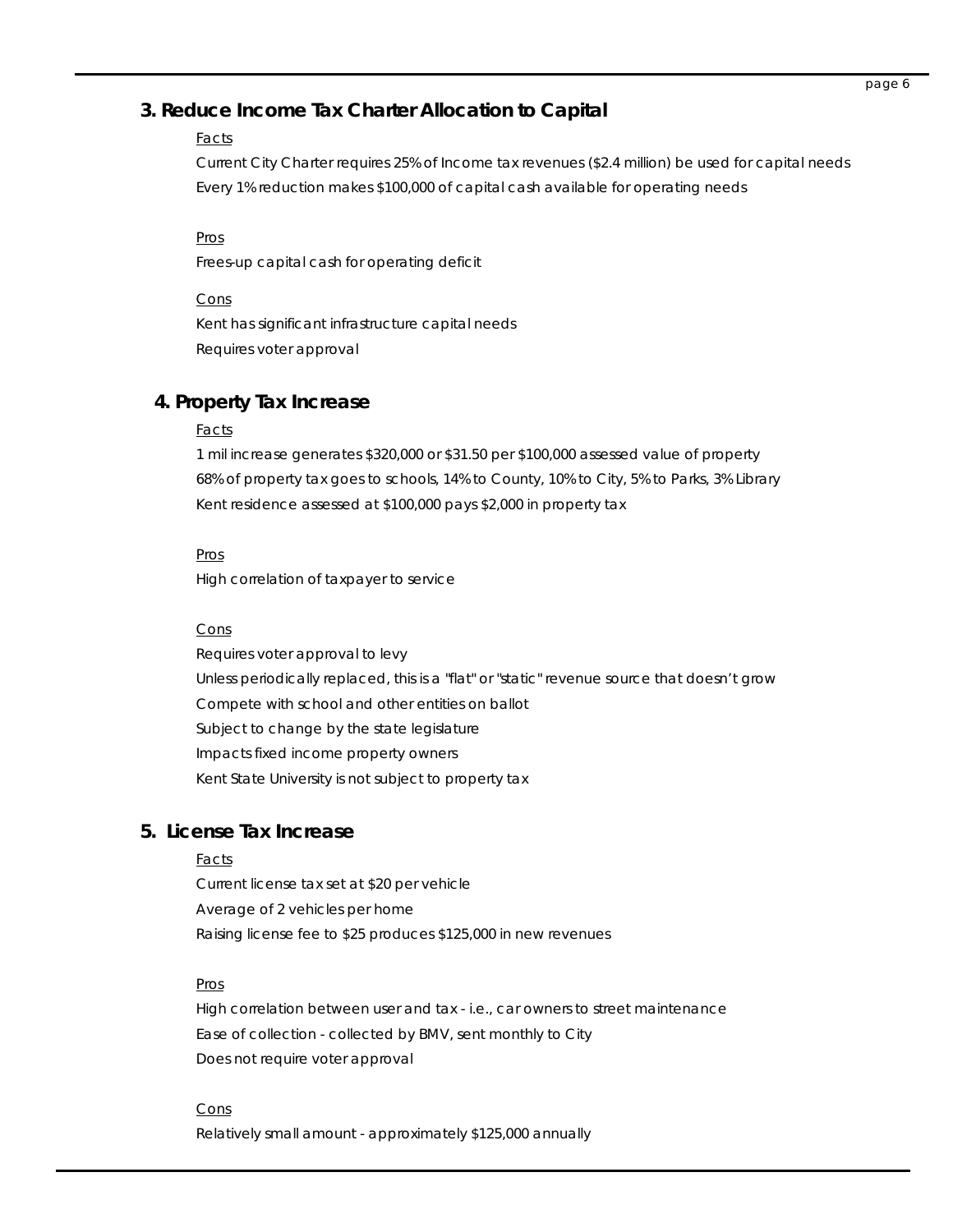# State and Local Tax Scenario's

The recent changes in the state tax code will result in a reduction of an "average" state income tax bill by an estimated 22% or \$254 over the next 5 years. For years the state has shifted the costs for services to local governments in the form of unfunded mandates and reduced intergovernmental dollars. The new reduction of state income tax may provide an opportunity to try to recapture a portion of the reduction for local needs.

For illustration purposes, Budget and Finance ran some projections of what the state tax changes will do on an individual household basis. From that baseline, 4 options (A, B, C, and D) were presented to show what impact alternative city tax rate changes would have on the net household level here in Kent.

The figures below illustrate that if the City raised its income tax rate to 2.25% (currently 2.0%) in order to fix the deficit, the average household tax bill would still be less than it was last year by an average of \$245 dollars. Barb Rissland will review these figures and each option in more detail during the workshop.

#### **U.S. Census Bureau**

Average Family Size 2.89 (Use 3 for State Taxes) Median Family Income \$44,440

| State & Local Income Tax         |                                                    | 2004       | 2005       | 2006       | 2007       | 2008       | 2009       |
|----------------------------------|----------------------------------------------------|------------|------------|------------|------------|------------|------------|
| <b>Estimated Ohio Income Tax</b> |                                                    | \$1,109.00 |            |            |            |            |            |
|                                  | Reflects HB 66 Reduction                           |            | \$1,061.00 | \$1,012.00 | \$963.00   | \$915.00   | \$864.00   |
| Kent City Tax                    |                                                    |            |            |            |            |            |            |
| A                                | No Change                                          | \$888.80   | \$888.80   | \$888.80   | \$888.80   | \$888.80   | \$888.80   |
| B                                | Increase Rate to 2.25%                             | \$999.90   | \$999.90   | \$999.90   | \$999.90   | \$999.90   | \$999.90   |
| C                                | Increase Rate to 2.50%                             | \$1,111.00 | \$1,111.00 | \$1,111.00 | \$1,111.00 | \$1,111.00 | \$1,111.00 |
| D                                | Rate at 2.00% - Reduce Credit to 50%               |            |            |            |            |            |            |
|                                  | Work in Kent<br>1.                                 | \$888.80   | \$888.80   | \$888.80   | \$888.80   | \$888.80   | \$888.80   |
|                                  | $\overline{2}$<br>Work in other taxing district    | \$1,333.20 | \$1,333.20 | \$1,333.20 | \$1,333.20 | \$1,333.20 | \$1,333.20 |
|                                  | <b>Total State &amp; Local Taxes Combined</b>      |            |            |            |            |            |            |
| Option A                         | No Change                                          | \$1,997.80 | \$1,949.80 | \$1,900.80 | \$1,851.80 | \$1,803.80 | \$1,752.80 |
|                                  | % Change                                           |            | $-2.40%$   | $-2.51%$   | $-2.58%$   | $-2.59%$   | $-2.83%$   |
| Option B                         | Increase Rate to 2.25%                             | \$2,108.90 | \$2,060.90 | \$2,011.90 | \$1,962.90 | \$1,914.90 | \$1,863.90 |
|                                  | % Change                                           |            | $-2.28%$   | $-2.38%$   | $-2.44%$   | $-2.45%$   | $-2.66%$   |
| Option C                         | Increase Rate to 2.50%                             | \$2,220.00 | \$2,172.00 | \$2,123.00 | \$2,074.00 | \$2,026.00 | \$1,975.00 |
|                                  | % Change                                           |            | $-2.16%$   | $-2.26%$   | $-2.31%$   | $-2.31%$   | $-2.52%$   |
| Option D                         | Rate at 2.00% - Reduce Credit to 50% - Cap at 1.0% |            |            |            |            |            |            |
| 1 Work in Kent                   |                                                    | \$1,997.80 | \$1,949.80 | \$1,900.80 | \$1,851.80 | \$1,803.80 | \$1,752.80 |
|                                  | % Change                                           |            | $-2.40%$   | $-2.51%$   | $-2.58%$   | $-2.59%$   | $-2.83%$   |
|                                  | 2 Work in other taxing district                    | \$2,442.20 | \$2,394.20 | \$2,345.20 | \$2,296.20 | \$2,248.20 | \$2,197.20 |
|                                  | % Change                                           |            | $-1.97%$   | $-2.05%$   | $-2.09%$   | $-2.09%$   | $-2.27%$   |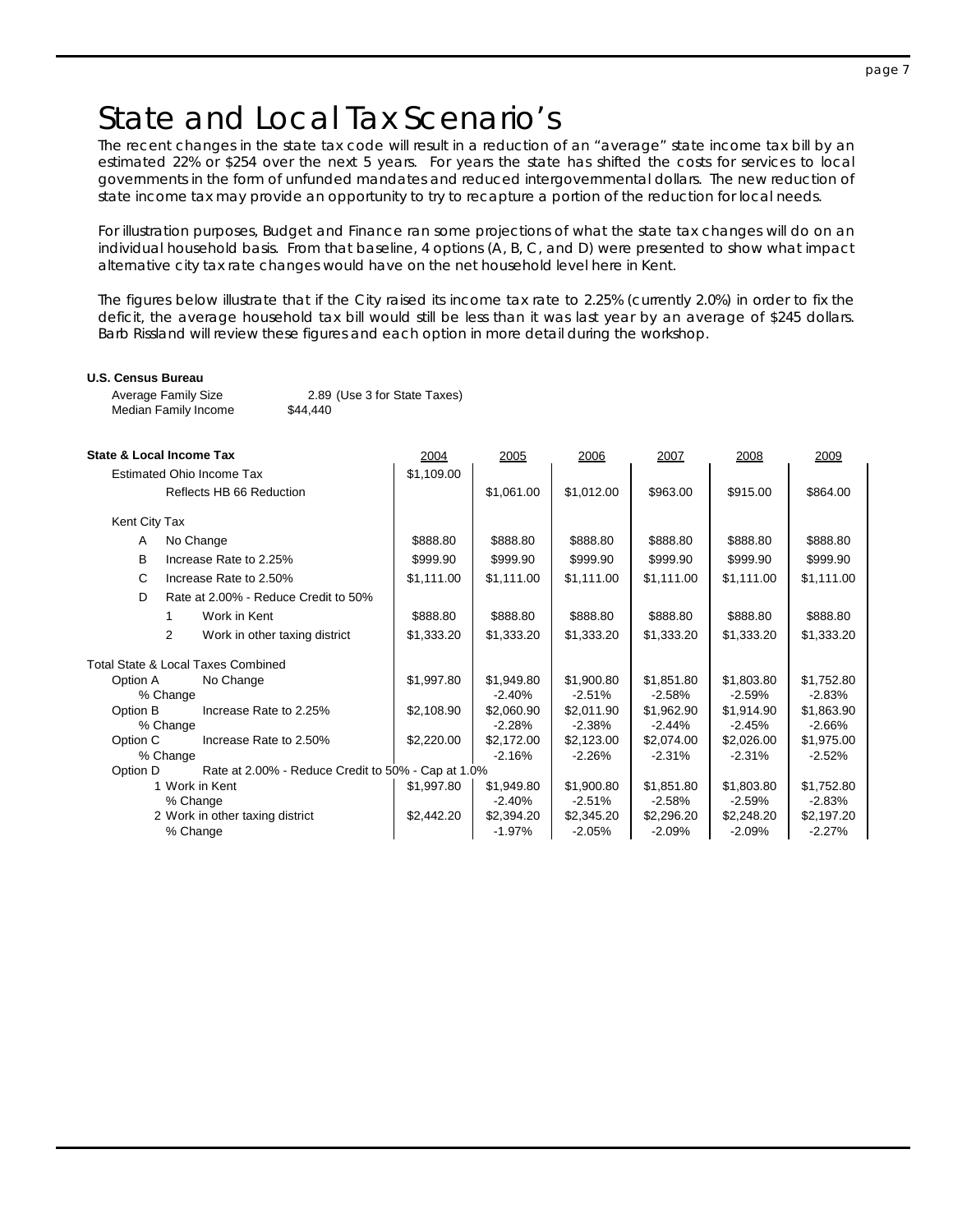# State Tax Profile

One common measure of tax competitiveness is tax burden as a percent of income. The top five states where the tax burden as a percent of income is the highest are: Maine (13.5%), New York (12.9%), Ohio (12.0%), Minnesota (11.9%), and Hawaii (11.7%). The United States average is 10.6%. The District of Columbia is 12.8%

|                                                                          | Tax<br>Burden<br>Rank      | Tax<br><b>Burden</b><br>as a<br>Percental<br>ge<br>οf<br>Income | Tax<br><b>Burden</b><br>Per Capita          | Income<br>Per Capita                             |                                              |                                                                  |                                             |                                                             | State                                  |                                                             | Ohio<br>$(1970 - 2006)$                     | State-Local Tax Burden Compared to U.S. Average                                                                       |                                                             |                                                             | U.S. Average                                                                                                           |
|--------------------------------------------------------------------------|----------------------------|-----------------------------------------------------------------|---------------------------------------------|--------------------------------------------------|----------------------------------------------|------------------------------------------------------------------|---------------------------------------------|-------------------------------------------------------------|----------------------------------------|-------------------------------------------------------------|---------------------------------------------|-----------------------------------------------------------------------------------------------------------------------|-------------------------------------------------------------|-------------------------------------------------------------|------------------------------------------------------------------------------------------------------------------------|
| <b>United States</b>                                                     |                            | 10.6%                                                           | \$4,072                                     | \$38,376                                         |                                              | State-<br>Local                                                  | <b>State</b><br>Rank                        | Federal                                                     | State<br>Rank                          | Total<br>Tax                                                | State<br>Rank                               | State's<br>Tax                                                                                                        | Average<br>State-<br>Local                                  | Average<br>Federal                                          | Total                                                                                                                  |
| Alabama<br>Alaska<br>Arizona<br>Arkansas<br>California                   | 46<br>50<br>32<br>27<br>15 | 8.8%<br>6.6%<br>10.1%<br>10.3%<br>10.9%                         | \$2,881<br>2,598<br>3,350<br>3,088<br>4,451 | \$32,599<br>39,499<br>33,156<br>29,999<br>41,022 | Year<br>1970<br>1971<br>1972<br>1973         | Tax<br>Burden<br>8.1%<br>8.3%<br>8.7%<br>8.4%                    | $(1$ is<br>highest)<br>47<br>45<br>44<br>42 | Tax<br>Burden highest)<br>19.3%<br>18.3%<br>19.2%<br>19.5%  | $(1$ is<br>25<br>27<br>23<br>25        | Burden<br>27.5%<br>26.6%<br>27.9%<br>28.0%                  | $(1$ is<br>highest)<br>47<br>46<br>44<br>44 | Freedom<br>Day<br>April 11<br>April 08<br>April 12<br>April 13                                                        | Tax<br>Burden<br>9.8%<br>10.1%<br>10.4%<br>10.2%            | Tax<br>Burden<br>19.5%<br>18.5%<br>19.3%<br>19.7%           | Tax<br>Burden <sup>*</sup><br>29.4%<br>28.6%<br>29.7%<br>29.9%                                                         |
| Colorado<br>Connecticut<br>Delaware<br>Florida<br>Georgia                | 38<br>9<br>48<br>39<br>25  | 9.8%<br>11.3%<br>8.4%<br>9.7%<br>10.4%                          | \$4,098<br>6,018<br>3,426<br>3,566<br>3,564 | \$41,987<br>53,152<br>40,964<br>36,734<br>34,327 | 1974<br>1975<br>1976<br>1977<br>1978<br>1979 | 8.3%<br>8.5%<br>8.3%<br>8.2%<br>8.1%<br>7.9%                     | 46<br>44<br>46<br>48<br>46<br>47            | 20.0%<br>18.7%<br>19.5%<br>19.7%<br>20.3%<br>20.6%          | 31<br>21<br>19<br>23<br>18<br>21       | 28.3%<br>27.2%<br>27.8%<br>27.9%<br>28.4%<br>28.6%          | 45<br>40<br>39<br>41<br>39<br>41            | April 14<br>April 10<br>April 12<br>April 12<br>April 14<br>April 15                                                  | 10.2%<br>10.2%<br>10.3%<br>10.2%<br>9.8%<br>9.4%            | 20.4%<br>18.8%<br>19.4%<br>19.6%<br>20.2%<br>20.7%          | 30.6%<br>28.9%<br>29.6%<br>29.9%<br>30.0%<br>30.1%                                                                     |
| Hawaii<br>Idaho<br>Illinois<br>Indiana<br>lowa                           | 5<br>31<br>14<br>12<br>26  | 11.7%<br>10.2%<br>10.9%<br>11.0%<br>10.4%                       | \$4,496<br>3,159<br>4,335<br>3,796<br>3,709 | \$38,269<br>31,031<br>39,902<br>34,647<br>35,807 | 1980<br>1981<br>1982<br>1983<br>1984<br>1985 | 8.1%<br>8.3%<br>9.2%<br>9.6%<br>9.5%<br>9.5%                     | 44<br>40<br>31<br>24<br>23<br>26            | 20.6%<br>21.4%<br>20.2%<br>19.0%<br>18.7%<br>18.9%          | 27<br>24<br>28<br>35<br>33<br>34       | 28.7%<br>29.7%<br>29.4%<br>28.5%<br>28.2%<br>28.4%          | 41<br>38<br>34<br>31<br>34<br>34            | April 15<br>April 19<br>April 18<br>April 15<br>April 13<br>April 14                                                  | 9.4%<br>9.4%<br>9.7%<br>9.7%<br>9.8%<br>9.9%                | 20.9%<br>21.6%<br>20.7%<br>19.7%<br>19.4%<br>19.7%          | 30.3%<br>31.0%<br>30.3%<br>29.4%<br>29.2%<br>29.6%                                                                     |
| Kansas<br>Kentucky<br>Louisiana<br>Maine<br>Maryland                     | 18<br>20<br>11<br>1<br>19  | 10.7%<br>10.7%<br>11.0%<br>13.5%<br>10.7%                       | \$3,885<br>3,383<br>3,463<br>4,719<br>4,996 | \$36,209<br>31,639<br>31,358<br>34,935<br>46,562 | 1986<br>1987<br>1988<br>1989<br>1990<br>1991 | 9.6%<br>9.8%<br>9.7%<br>9.8%<br>9.7%<br>10.0%                    | 25<br>28<br>31<br>28<br>30<br>30            | 18.8%<br>19.7%<br>19.3%<br>19.5%<br>19.3%<br>19.1%          | 32<br>31<br>37<br>37<br>39<br>39       | 28.4%<br>29.5%<br>29.0%<br>29.2%<br>29.0%<br>29.0%          | 32<br>32<br>39<br>38<br>39<br>37            | April 14<br>April 18<br>April 16<br>April 17<br>April 16<br>April 16                                                  | 10.0%<br>10.2%<br>10.2%<br>10.2%<br>10.3%<br>10.5%          | 19.7%<br>20.5%<br>20.3%<br>20.5%<br>20.2%<br>19.9%          | 29.7%<br>30.7%<br>30.5%<br>30.7%<br>30.5%<br>30.4%                                                                     |
| <b>Massachusetts</b><br>Michigan<br>Minnesota<br>Mississippi<br>Missouri | 28<br>16<br>4<br>29<br>34  | 10.3%<br>10.8%<br>11.9%<br>10.2%<br>9.9%                        | \$5,047<br>3,965<br>4,930<br>2,924<br>3,509 | \$49,203<br>36,751<br>41,363<br>28,591<br>35,408 | 1992<br>1993<br>1994<br>1995<br>1996<br>1997 | 10.1%<br>10.1%<br>10.3%<br>10.6%<br>10.6%<br>10.4%               | 26<br>25<br>23<br>18<br>15<br>19            | 18.9%<br>19.2%<br>19.5%<br>20.0%<br>20.4%<br>20.6%          | 39<br>35<br>38<br>36<br>32<br>36       | 28.9%<br>29.3%<br>29.9%<br>30.6%<br>31.0%<br>31.0%          | 36<br>34<br>34<br>30<br>24<br>34            | April 16<br>April 17<br>April 20<br>April 22<br>April 24<br>April 24                                                  | 10.6%<br>10.5%<br>10.5%<br>10.5%<br>10.4%<br>10.3%          | 19.6%<br>19.9%<br>20.4%<br>20.8%<br>21.3%<br>21.8%          | 30.2%<br>30.4%<br>30.9%<br>31.3%<br>31.7%<br>32.2%                                                                     |
| Montana<br>Nebraska<br>Nevada<br><b>New</b><br>Hampshire<br>New Jersey   | 42<br>6<br>43<br>49<br>17  | 9.5%<br>11.6%<br>9.5%<br>7.3%<br>10.8%                          | \$3,108<br>4,294<br>3,758<br>3,136<br>5,234 | \$32,719<br>36,999<br>39,683<br>42,707<br>48,590 | 1998<br>1999<br>2000<br>2001<br>2002<br>2003 | 10.6%<br>10.7%<br>10.9%<br>11.1%<br>11.0%<br>11.1%<br>2004 11.3% | 15<br>12<br>14<br>8<br>9<br>6<br>4          | 21.0%<br>20.8%<br>21.2%<br>20.5%<br>18.2%<br>17.2%<br>17.1% | 34<br>40<br>38<br>36<br>38<br>42<br>37 | 31.6%<br>31.6%<br>32.1%<br>31.6%<br>29.3%<br>28.3%<br>28.5% | 30<br>30<br>30<br>23<br>22<br>20<br>20      | April 26<br>April 26<br>April 28<br>April 26<br>April 17<br>April 14<br>April 14                                      | 10.4%<br>10.4%<br>10.4%<br>10.5%<br>10.3%<br>10.2%<br>10.3% | 22.4%<br>22.5%<br>23.1%<br>22.2%<br>19.7%<br>18.7%<br>18.6% | 32.8%<br>32.9%<br>33.6%<br>32.6%<br>29.9%<br>28.9%<br>28.9%                                                            |
| <b>New Mexico</b><br>New York<br>North Carolina<br>North Dakota<br>Ohio  | 36<br>2<br>23<br>37<br>3   | $9.9\%$<br>12.9%<br>10.5%<br>9.8%<br>12.0%                      | \$3,031<br>5,734<br>3,526<br>3,421<br>4,332 | \$30,642<br>44,571<br>33,732<br>34,808<br>36,054 |                                              | 2005 11.9%<br>2006 12.0%                                         | 3<br>May not add to total due to rounding.  | 18.6%<br>19.2%                                              | 38<br>38                               | 30.5%<br>31.3%                                              | 16<br>16                                    | April 22<br>April 25<br>Source: Bureau of Economic Analysis, Department of Commerce, and Tax Foundation calculations. | 10.7%                                                       | 20.2%<br>10.6% 21.0% 31.6%                                  | 30.9%                                                                                                                  |
| Oklahoma<br>Oregon<br>Pennsylvania<br>Rhode Island<br>South Carolina     | 40<br>35<br>24<br>8<br>30  | 9.6%<br>9.9%<br>10.4%<br>11.5%<br>10.2%                         | \$3,129<br>3,492<br>4,057<br>4,629<br>3,213 | \$32,661<br>35,300<br>38,849<br>40,331<br>31,480 |                                              |                                                                  |                                             |                                                             |                                        |                                                             |                                             | As a result of the decline in high paying manufacturing<br>and local taxes experienced modest increases.              |                                                             |                                                             | jobs in Ohio, the state's per capita income relative to the<br>other states dropped over the last 15 years while state |

This combination jumped Ohio from third from the bottom of the tax burden list in 1970 to third from the top in 2006 as measured by the percent of tax burden per capital income.